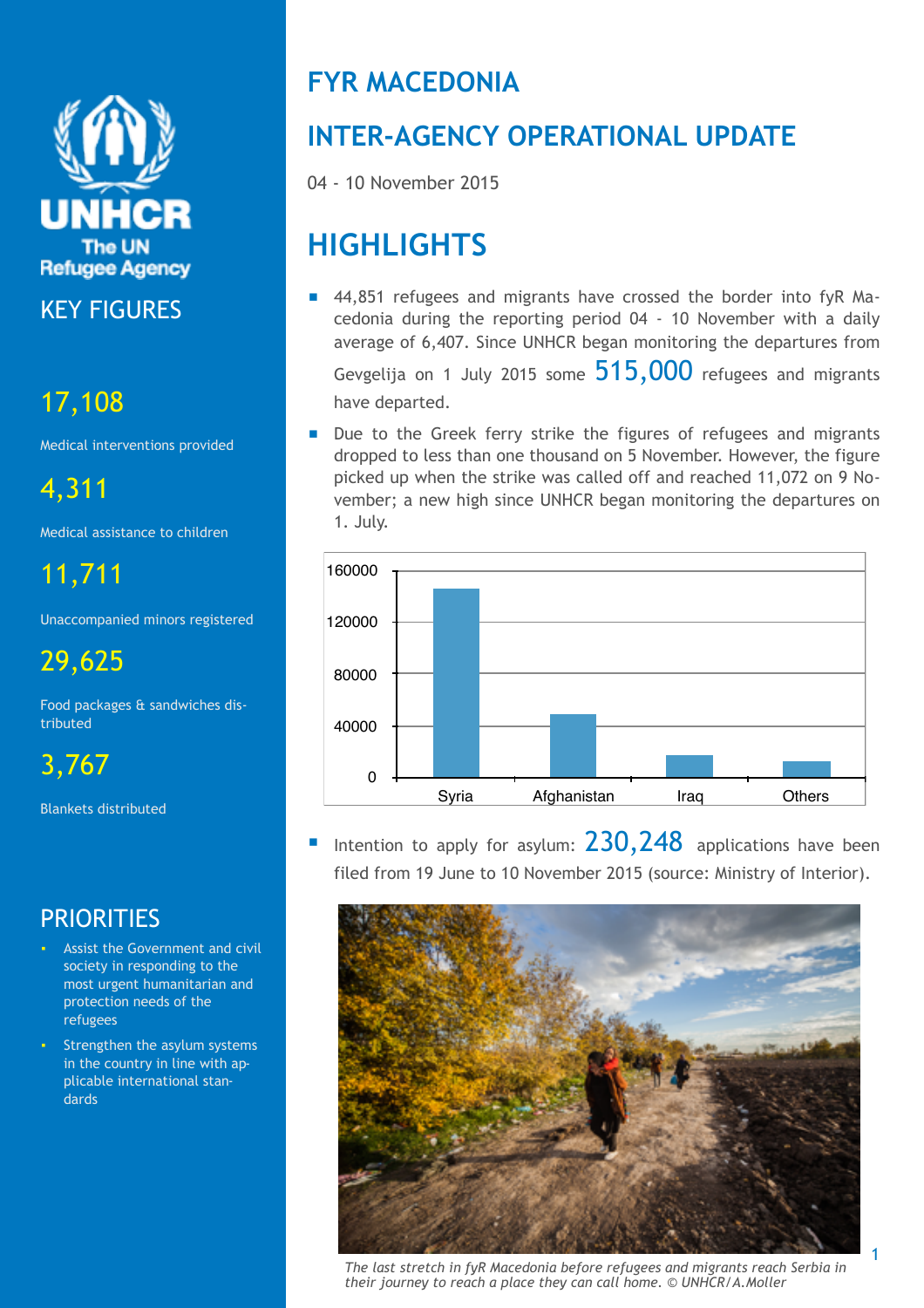# **UPDATE ON ACHIEVEMENTS**

### **Operational Context**

44,851 refugees and migrants have crossed the border into fyR Macedonia during the reporting period 03 - 10 November with a daily average of 6,407. Since UNHCR began monitoring the departures from Gevgelija on 1 July 2015 some 515,000 refugees and migrants have departed.

The Ministry of Interior's statistics of refugees and migrants declaring their intention to apply for asylum reached 230,248 including 58,217 (25%) children, of whom 11,711 (6%) are unaccompanied since 19 June until 10 November 2015. Of these 146,121 (63%) of the arrivals are Syrians, 48,716 (21%) Afghans, 17,969 (8%) Iraqis, 4,822 (3%) Paki-



stanis and the remainder represent other nationalities such as Palestinians, Iranians, Somalis, Congolese and Bangladeshi. 70 applications for asylum were registered out of which 51 were submitted by Syrians in the same period while from January to end of October 1,739 asylum applications were submitted.

## **Achievements**

# **Protection**

#### **Achievements and Impact**

- A joint mission of UNHCR/UNFPA/WRC/UN Women was in fyR Macedonia to assess the protection risks facing women and adolescent girls fleeing into Europe in order to provide information that will feed into and inform the protection responses of humanitarian agencies responding to the crises.
- Due to the Greek ferry strike the figures of refugees and migrants dropped to less than one thousand on 5 November. However, the figure picked up when the strike was called off and reached 11,072 on 9 November – a new record since UNHCR began monitoring the departures on 1. July.
- In Tabanovce, near the Serbian border, an agreement has been reached for a new site plan that will allow 200 persons to stay overnight and assist 1,000 persons in transit with seating and shelter.
- The installation of the lighting at Tabanovce resting area and path towards the border crossing with Serbia started, increasing security for refugees and migrants.
- UNHCR and the Academy for Judges and Prosecutors organized the 8th annual round table for Judges. The purpose of the meeting was to familiarise the judges processing asylum cases within the Administrative Courts with the specifics of the refugee crisis the country is currently facing.
- During the reporting period approximately 2,552 children and 1753 women were provided with emotional and psychosocial assistance in the UNICEF Child Friendly Spaces operated by the NGO La Strada in Gevgelija and the La Strada mobile teams in Tabanovce. La Strada identified and assisted 244 vulnerable individuals. The activities are funded by UNICEF, UNHCR, GIZ, People in Need and Terre des Hommes.
- During the reporting period approximately 472 refugee group leaders (approximately 50 persons in each group) were given information about their rights and obligations in Macedonia at the Vinojug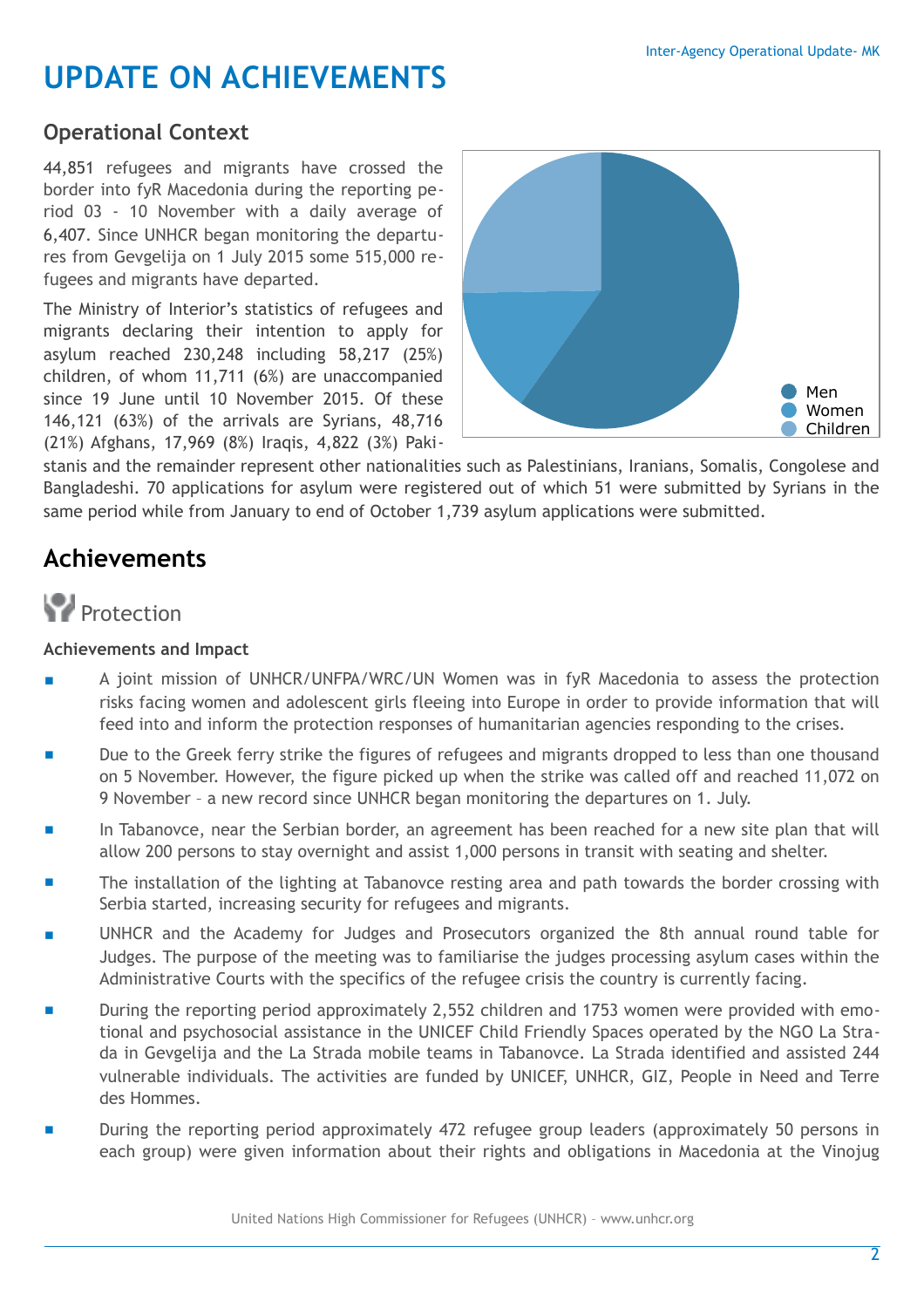site by MYLA, who also assisted seven asylum seekers at the Vizbegovo Reception Center with their asylum procedure. MYLA also ensured prioritization for 134 vulnerable individuals for their registration. The MYLA activities are funded by UNHCR.

UNHCR identified and assisted several unaccompanied minor who were interviewed and counselled on the possibilities of assistance. However, all children refused to stay and UNHCR ensured that UN-HCR colleagues in Serbia were informed about the cases and received the children upon their arrival.

#### **Identified Needs and Remaining Gaps**

- The upgrade of the electricity grid in Vinojug is still pending; but the national electricity company indicated that in 30 days the upgrade will be available.
- Despite improvements, trains remain overcrowded and hygiene standards are of concern. UNHCR is exploring options on how best to monitor the train journeys from Vinojug to Tabanovce (near the Serbian border).
- UNHCR observed that the number of refugees and migrants with no financial means to cover the travel costs has increased recently. However, some few cases managed to retrieve money from Western Union to allow for onwards travel.
- Two incidents of report of robberies and assaults affecting refugees and migrants along the way from the border towards the registration centre in Presovo in Serbia, are becoming a growing concern The Ministry of Interior promised to ensure more presence on the 400 m dirt path before the Serbian border.

## **H**ealth

#### **Achievements and Impact**

■ During the reporting period the Red Cross provided 17,108 medical interventions out of which 171 were pregnant women and 4,311 were children. Red Cross are working in shifts to provide medical assistance and first aid in Gevgelija and Tabanovce 24/7. This activity is funded by UNHCR and Red Cross.

### **Food Security and Nutrition**

#### **Achievements and Impact**

Legis, Nun, Kaliri, Agape, Dorcas, La Strada, Help the Refugee in Macedonia, UNHCR and Red Cross distributed 22,425 food packages and 7,200 sandwiches in Vinojug during the reporting period. Of other items that were distributed were 150 kg fruits and 42 high energy biscuits, 738 baby food, 1,147 children's drinks. Most were distributed at Vinojug and some at Tabanovce.

#### **Identified Needs and Remaining Gaps**

■ Hot meals will be provided by Red Cross and Caritas, some 1,500 portion of soup per day will be available.

## Water and Sanitation

#### **Achievements and Impact**

- Red Cross, Help the Refugees in Macedonia, La Strada and other NGOs distributed daily hygiene items such as hygienic parcels (84), diapers (2,570), pads to women (1,660 pcs) as well as soap, wipes, towels and other hygienic items.
- The Red Cross distributed 84 hygiene parcels (for men, women and babies), 58 baby parcels and 9,384 liters of water.